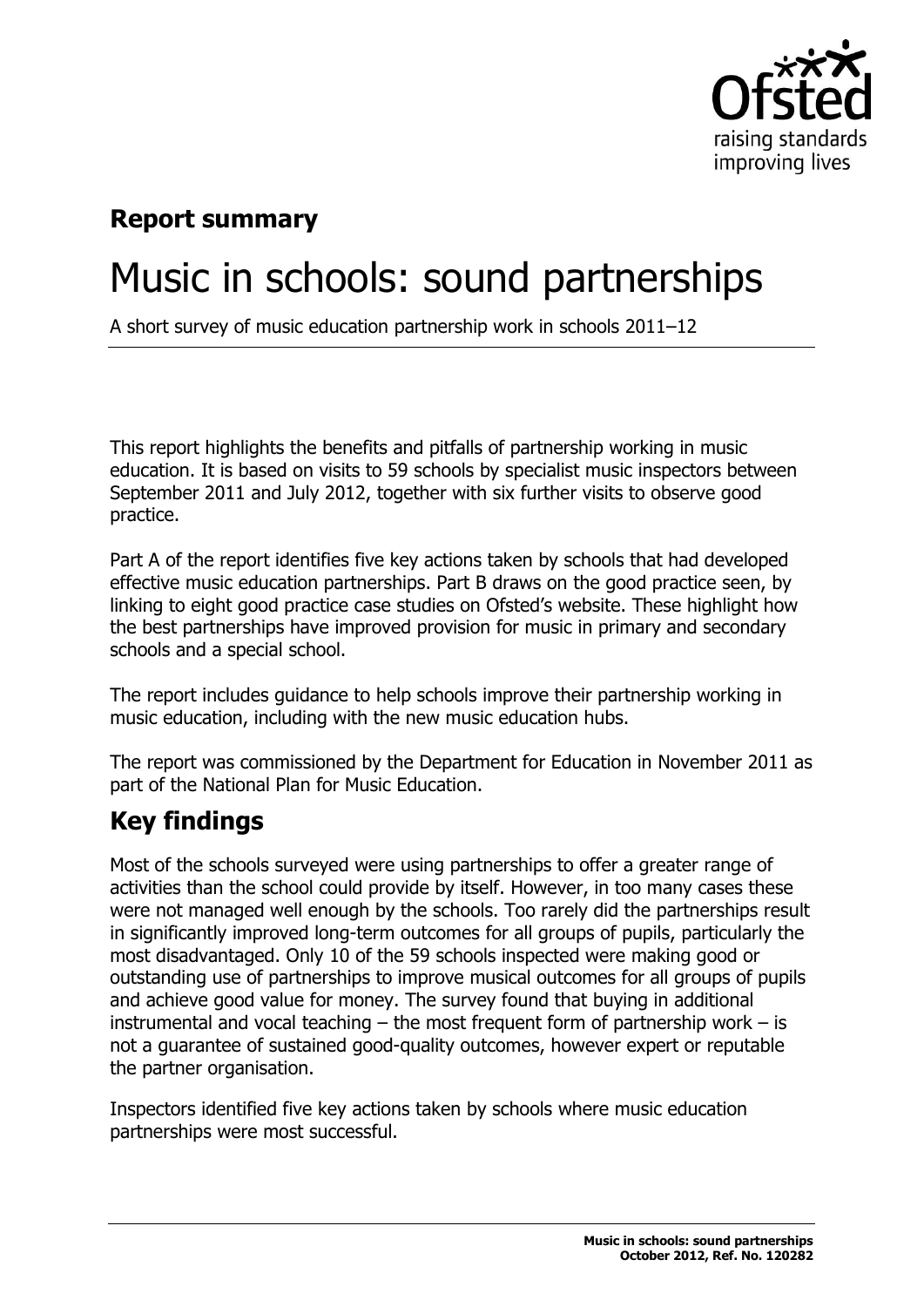

- Significant, sustained levels of funding were matched by rigorous monitoring and evaluation. This enabled leaders and managers to take swift action where funding was not being used well. As a result, in these schools staff ensured that the music education partnerships provided good value for money.
- Schools ensured that all groups of pupils benefited from the partnership, particularly the most disadvantaged. Careful monitoring and tailoring of provision ensured that all groups achieved well.
- **Provision was linked to individual pupils' needs, interests and abilities. Careful** analysis of pupils' prior achievement and experiences – including in their feeder primary schools – secured high levels of engagement and good progress. As a result, projects complemented, augmented and supported other music work in the school.
- Partnerships were used to develop both school teachers' and visiting musicians' practice. Clear strategies were in place so they could learn from each other. This led to sustained, high-quality musical experiences for pupils during and beyond the partnership.
- Headteachers and senior leaders used the partnership to strengthen their own knowledge and understanding of the quality of music education. This enabled them to monitor and evaluate provision with increased rigour and resulted in improved outcomes for pupils, better quality of professional dialogue with music teachers, and better value for money.

In contrast, inspectors identified five pitfalls in schools where music education partnerships had limited effect.

- The effectiveness of the partnership was not monitored sufficiently well by school leaders. In these schools, the partnership was more likely to represent poor value for money because not enough pupils made good progress over a sustained period.
- Disadvantaged pupils such as those in receipt of free school meals or with special educational needs did not benefit from the partnerships as much as others. This often resulted in widening gaps in participation and achievement between different groups of pupils, including at GCSE.
- Partnership programmes were not sufficiently aligned with the school's day-today musical provision or well enough informed by analysis of pupils' starting points and capabilities. In these schools, the value of the partnership was diminished because provision did not capitalise and build on pupils' prior learning.
- School staff and visiting musicians did not work together. This represented missed opportunities to develop the teaching skills of all adults involved in the partnership.

Senior leaders were not well enough informed to ask critical questions or make critical judgements about the quality of music education; too often, too much was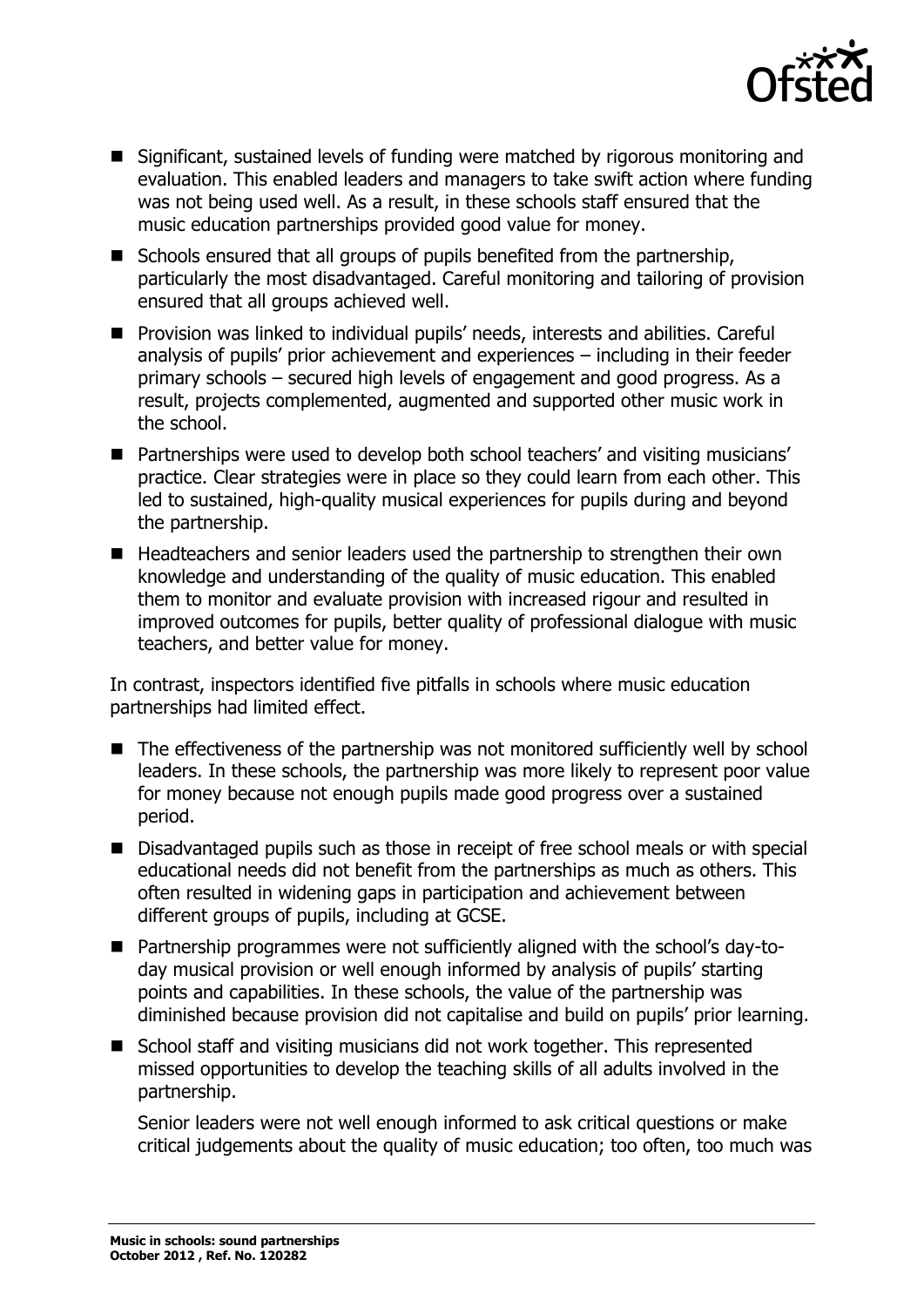

based on trust rather than rigorous challenge. Consequently, weaknesses in provision were not addressed.